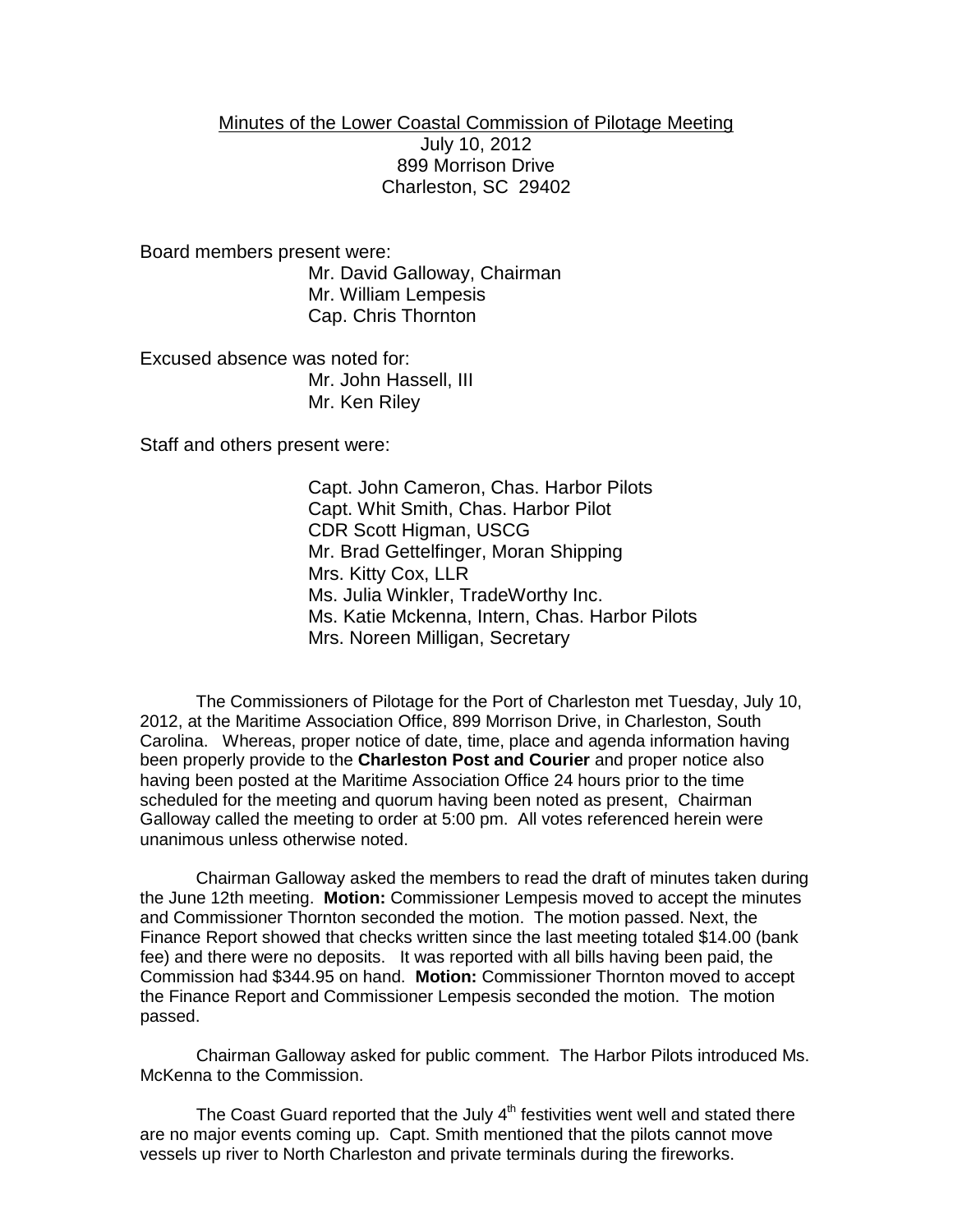Mrs. Cox gave the LLR Report. She reported Reg. Bill 4249 passed and was published in the *State Register* on June 22, 2012. She reported the NTSB draft letter from the Commission was given to LLR Director, Holly Pisarik, for the Governor's response to the NTSB. It was noted the Director made a few non substantive changes to the letter and passed it on to the Governor. Mrs. Cox asked if the NTSB asks for data would the Commission be able to handle that request. Capt. Cameron said that the Commission does not have any hard copies. Mrs. Cox said the Insurance Reserve Fund class will held for board/commission members on September 14, 2012 in Columbia and Chairman Galloway and Mrs. Cox will be in attendance. There are three (3) pilots due for annual health certificates, one (1) in July and two (2) in August. Chairman Galloway asked Capt. Cameron to prepare a request to change the fees in the regulations. Mrs. Cox said that they should try to do this as quickly as possible for early filing. She also recommended that they be prepared to send a representative to Columbia to discuss the request as needed.

Capt. Smith said that a workshop with the Army Corps will be held on July 11th at the Marriott on the Charleston Harbor 45 project.

It was reported the air draft application for the Don Holt Bridge has been approved and Commissioner Lempesis said that it should be installed in the next three (3) to five (5) months.

Capt. Cameron said that there was nothing new to report on the Savannah Maritime Commission. He stated he will keep the Commission informed on any updates.

Under New Business Capt. Smith said that apprentices Sanders and Weil will be going for the Full Branch licenses and that they will be tested this month. No new apprentices are needed at this time.

Capt. Cameron gave a report on the preparations the pilots have in place in case of hurricanes. It was: If there is a Category 2 or higher, one pilot boat is placed in a cradle at Deytons Ship Yard and the other one is taken up river. The critical gear is taken to a farm in Huger. The pilot's building was designed to with stand a Category 3 storm and they have generators that will power the building. They have fuel and food to last for 1  $\frac{1}{2}$  weeks. After the storm has passed they will assess the damage and get in contact with the Coast Guard and the State Ports Authority. They will let the Coast Guard know what is critical and what needs to be handled first. The port has averaged 1 hurricane per season and the harbor was closed for about 15 hours last year. Commissioner Lempesis said that there is a State OEC Committee that has representatives from all maritime organizations (Port, tugs, Coast Guard, pilots etc.). They will be stationed at the Embassy Suites to handle the situation after the storm. Mrs. Cox asked what the procedure was for earthquakes or other situations. Capt. Cameron said that the procedures are the same.

It was reported the Law firm of Womble, Carlyle, Sandridge and Rice sent a letter to the Commission asking for recordings from Channel 13 on the morning of February 1, 2012. The recordings were pulled and given to Mrs. Cox. She will hand them over to Mr. Spoon who is the Commission's advice counsel for LLR.

It was also reported on July  $5<sup>th</sup>$  the OOCL California was inbound to the WWT. They were not sure on the air draft of the vessel and it was turned around. The vessel was brought back in later that day.